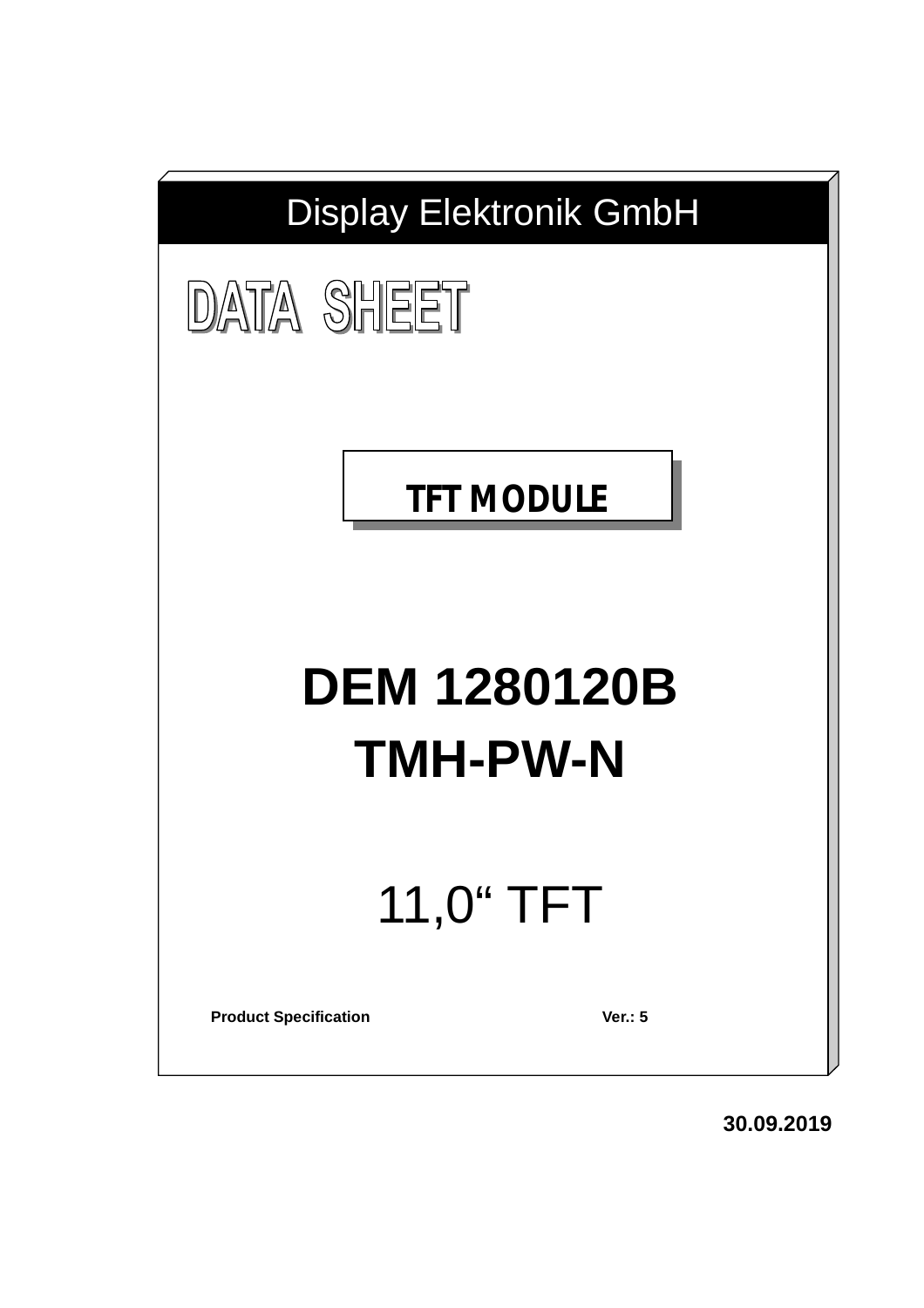# **Revision History**

| <b>Revision</b> | Date       | Originator                                                                           | <b>Detail</b>                                                     | <b>Remarks</b>                          |
|-----------------|------------|--------------------------------------------------------------------------------------|-------------------------------------------------------------------|-----------------------------------------|
| $\Omega$        | 24.03.2017 | <b>ZFY</b>                                                                           | Initial Release                                                   |                                         |
| 1               | 25.03.2017 | <b>ZFY</b>                                                                           | <b>Modify Reliability Specification</b><br>Modify outline drawing | P <sub>19</sub><br>P <sub>22</sub>      |
| $\overline{2}$  | 06.06.2017 | Add weight<br>ZFY<br><b>Modify Optical Characteristics</b><br>Modify outline drawing |                                                                   | P4<br>P <sub>6</sub><br>P <sub>22</sub> |
| 3               | 10.02.2018 | ZDT                                                                                  | Modify Luminance on TFT<br>Modify outline drawing                 | P <sub>6</sub><br>P22                   |
| $\overline{4}$  | 12.12.2018 | ZDT                                                                                  | <b>Modify Temperature</b><br>Modify outline drawing               | P4/P19<br>P <sub>23</sub>               |
| 5               | 30.09.2019 | <b>WQ</b>                                                                            | <b>Modify Temperature</b><br>Modify outline drawing               | P4/P19<br>P22                           |
|                 |            |                                                                                      |                                                                   |                                         |
|                 |            |                                                                                      |                                                                   |                                         |
|                 |            |                                                                                      |                                                                   |                                         |
|                 |            |                                                                                      |                                                                   |                                         |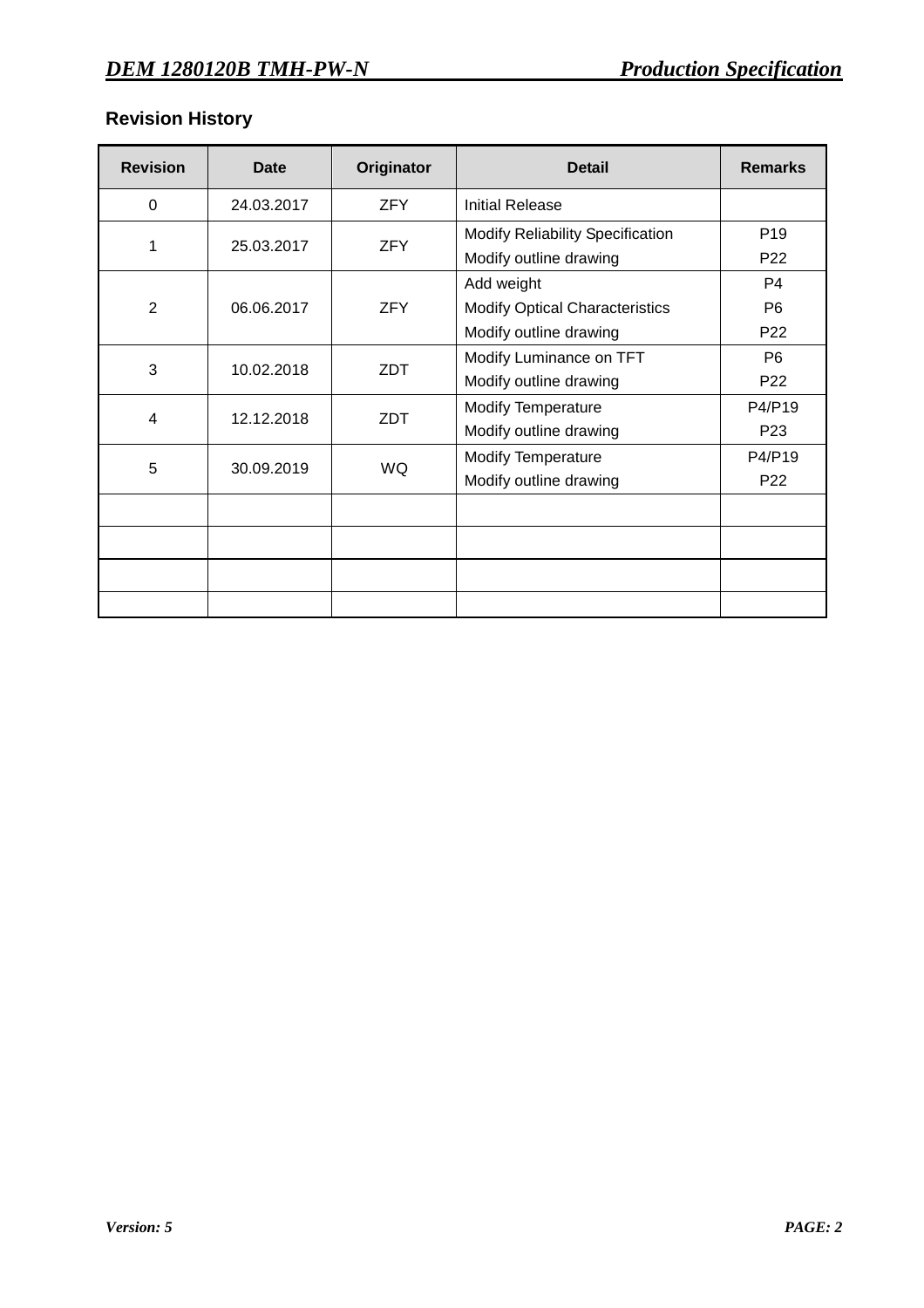## **Table of Contents**

| No.<br>Item | Page |
|-------------|------|
|             |      |
|             |      |
|             |      |
|             |      |
|             |      |
|             |      |
|             |      |
|             |      |
|             |      |
|             |      |
|             |      |
|             |      |
|             |      |
|             |      |
|             |      |
|             |      |
|             |      |
|             |      |
|             |      |
|             |      |
|             |      |
|             |      |
|             |      |
|             |      |
|             |      |
|             |      |
|             |      |
|             |      |
|             |      |
|             |      |
|             |      |
|             |      |
|             |      |
|             |      |
|             |      |
|             |      |
|             |      |
|             |      |
|             |      |

<u> 1980 - Jan Stein Stein Stein Stein Stein Stein Stein Stein Stein Stein Stein Stein Stein Stein Stein Stein S</u>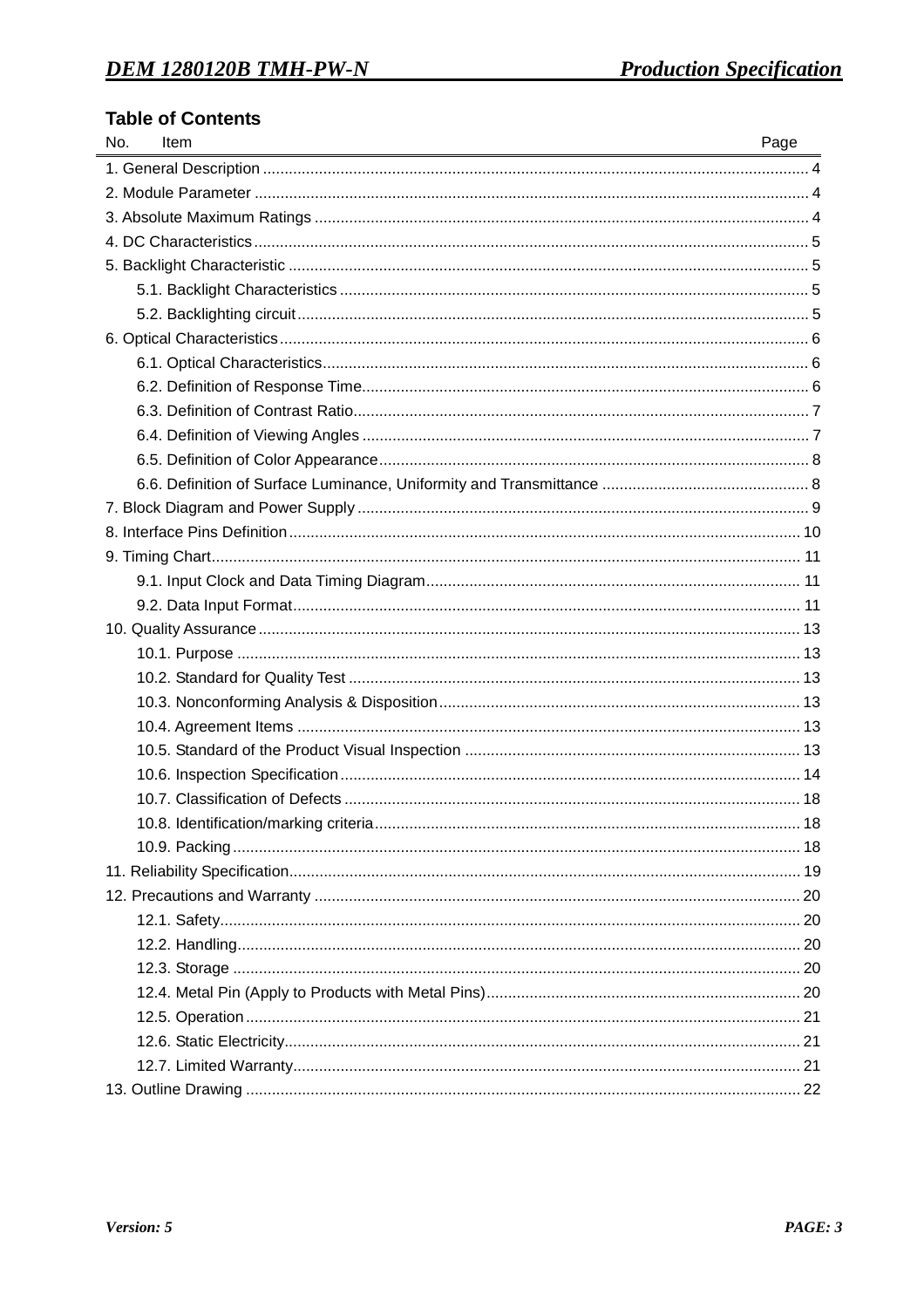## **1. General Description**

The specification is a transmissive type color active matrix liquid crystal display (LCD) which uses amorphous thin film transistor (TFT) as switching devices. This product is composed of a TFT-LCD panel, driver ICs and a backlight unit.

### **2. Module Parameter**

| <b>Features</b>                       | <b>Details</b>                | <b>Unit</b>  |
|---------------------------------------|-------------------------------|--------------|
| Display Size(Diagonal)                | 11.0"                         |              |
| LCD Type                              | TN TFT                        |              |
| Display Mode                          | Transmissive / Normally White |              |
| Resolution                            | 1280 RGB x 120                | Pixels       |
| <b>View Direction</b>                 | 6 O'clock                     | Best Image   |
| <b>Gray Scale Inversion Direction</b> | 12 O'clock                    |              |
| <b>Module Outline</b>                 | 288.92 x 41.20 x 7.90 (Note1) | mm           |
| Active Area                           | 280.32 x 27.00                | mm           |
| <b>Pixel Pitch</b>                    | $0.219 \times 0.225$          | mm           |
| <b>Pixel Arrangement</b>              | <b>RGB Vertical Stripe</b>    |              |
| <b>Display Colors</b>                 | 262K                          |              |
| Interface                             | 18-bit RGB Interface          |              |
| With or Without Touch Panel           | Without                       |              |
| Controller IC                         | HX8290-A02 and HX8678-C01     |              |
| <b>Operating Temperature</b>          | $-20 - 70$                    | $^{\circ}$ C |
| Storage Temperature                   | $-30 - 80$                    | °C           |
| Weight                                | 115                           | g            |

Note 1: Exclusive hooks, posts, PCB, FFC/FPC tail etc.

## **3. Absolute Maximum Ratings**

 $V$ ss=0V, Ta=25<sup>o</sup>C

| <b>Item</b>                  | Symbol     | Min.   | Max. | <b>Unit</b> |
|------------------------------|------------|--------|------|-------------|
| Logic Supply Voltage         | <b>VDD</b> | $-0.3$ | 3.6  |             |
| Storage Temperature          | l stg      | -30    | 80   | ٥C          |
| <b>Operating Temperature</b> | <b>OP</b>  | -20    | 70   | ٥C          |

Note 1: If Ta below 50ºC, the maximal humidity is 90%RH, if Ta over 50ºC, absolute humidity should be less than 60%RH.

Note 2: The response time will be extremely slow when the operating temperature is around -10°C, and the back ground will become darker at high temperature operating.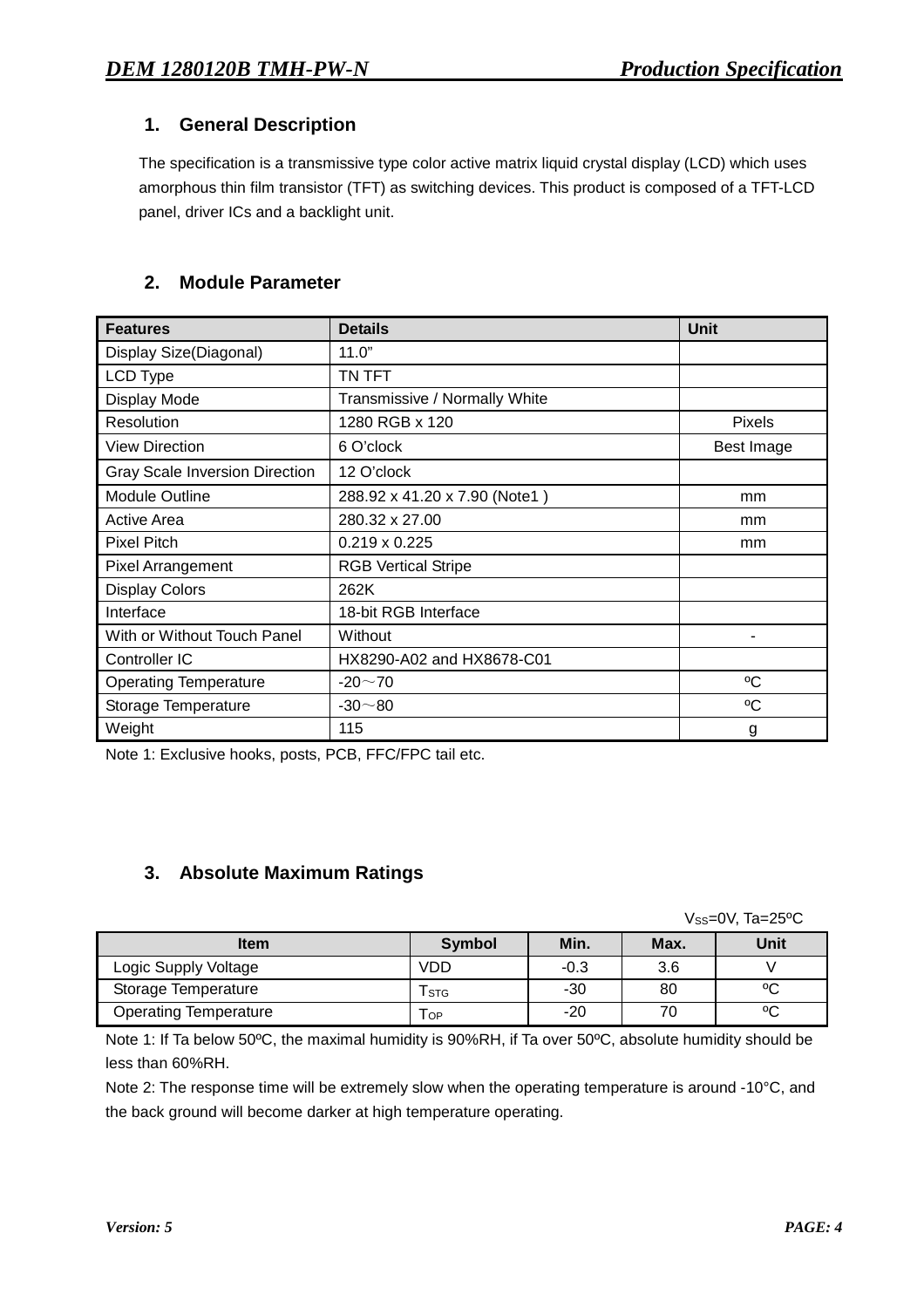## **4. DC Characteristics**

| <b>Item</b>               | <b>Symbol</b> | Min.                     | Typ. | Max.             | Unit |
|---------------------------|---------------|--------------------------|------|------------------|------|
| Supply Voltage            | VDD           | ۰                        | 3.3  |                  |      |
| Logic Low Input Voltage   | $V_{IL}$      |                          |      | $0.2^{\ast}$ VDD |      |
| Logic High Input Voltage  | Vıн           | $0.8^*VDD$               |      | VDD              |      |
| Logic Low Output Voltage  | VOL           |                          |      | $0.2^{\ast}$ VDD |      |
| Logic High Output Voltage | Vон           | $0.8^*VDD$               |      | VDD              |      |
| <b>Input Current</b>      | ldd           | $\overline{\phantom{a}}$ | TBD  |                  | mA   |

## **5. Backlight Characteristic**

#### **5.1. Backlight Characteristics**

| <b>Item</b>              | <b>Symbol</b>           | <b>Condition</b>                                              | Min.  | Typ.  | Max. | <b>Unit</b> |
|--------------------------|-------------------------|---------------------------------------------------------------|-------|-------|------|-------------|
| <b>Forward Voltage</b>   | VLED                    | Ta=25 °C, IF=20mA/LED                                         | 9.0   | 9.6   | 10.5 |             |
| <b>Forward Current</b>   | <b>ILED</b>             | Ta=25 °C, VF=3.2V/LED                                         |       | 180   |      | mA          |
| Power Dissipation        | P <sub>D</sub>          |                                                               | ٠     | 1728  |      | mW          |
| Uniformity               | Avg                     |                                                               | 70    |       |      | $\%$        |
| LED Lifetime (25°C)      |                         |                                                               | 20000 | 30000 |      | Hrs         |
| <b>Drive Method</b>      | <b>Constant Current</b> |                                                               |       |       |      |             |
| <b>LED Configuration</b> |                         | 27 White LEDs (3 LEDs in one string and 9 groups in parallel) |       |       |      |             |

Note1: LED life time defined as follows: The final brightness is at 50% of original brightness. The environmental conducted under ambient air flow, at Ta=25±2 °C, 60%RH±5%, IF=20mA/LED.

### **5.2. Backlighting circuit**

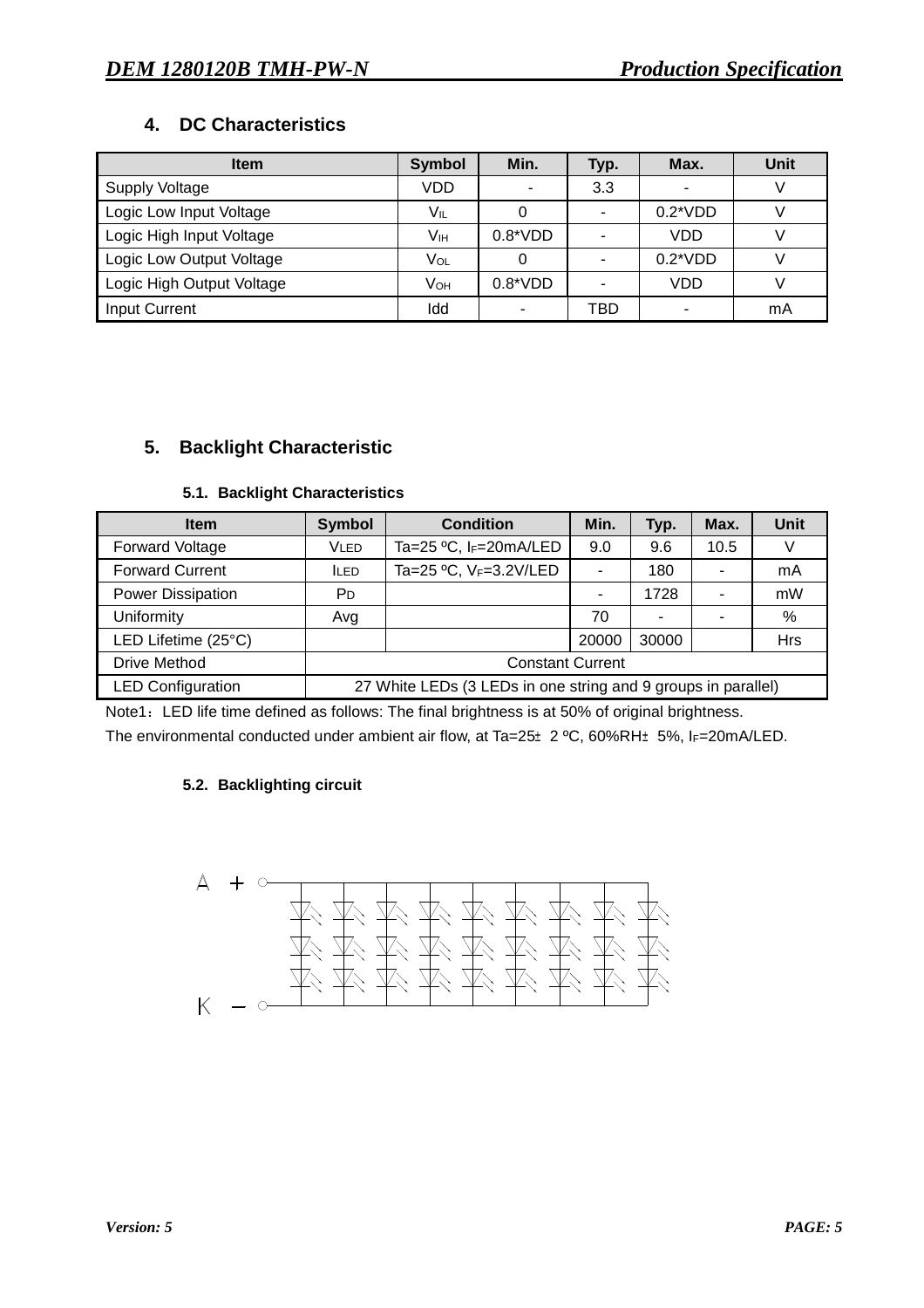## **6. Optical Characteristics**

#### **6.1. Optical Characteristics**

|                                  | Ta=25°C, VDD=3.3V               |                                      |                |                                        |       |                      |                          |                   |
|----------------------------------|---------------------------------|--------------------------------------|----------------|----------------------------------------|-------|----------------------|--------------------------|-------------------|
|                                  | <b>Item</b>                     |                                      |                |                                        |       | <b>Specification</b> |                          | <b>Unit</b>       |
|                                  |                                 |                                      | <b>Symbol</b>  | <b>Condition</b>                       | Min.  | Typ.                 | Max.                     |                   |
|                                  | Luminance on TFT<br>$(IF=20mA)$ |                                      | Lv             | Normally                               | 600   | 750                  | ٠                        | cd/m <sup>2</sup> |
|                                  | Contrast Ratio(See 6.3)         |                                      | CR             | viewing angle                          | 500   | 600                  | ٠                        |                   |
| Backlight On (Transmissive Mode) | Response Time<br>(See 6.2)      |                                      | $TR+TF$        | $\theta$ x = $\varphi$ x = $0^{\circ}$ |       | 35                   | ۰                        | ms                |
|                                  |                                 | Red                                  | X <sub>R</sub> |                                        | 0.582 | 0.632                | 0.682                    |                   |
|                                  |                                 |                                      | YR             |                                        | 0.301 | 0.351                | 0.401                    |                   |
|                                  |                                 | Green<br>Transmissive<br><b>Blue</b> | XG             |                                        | 0.283 | 0.333                | 0.383                    |                   |
|                                  | Chromaticity                    |                                      | Yg             |                                        | 0.573 | 0.623                | 0.673                    |                   |
|                                  | (See 6.5)                       |                                      | Xв             |                                        | 0.093 | 0.143                | 0.193                    |                   |
|                                  |                                 |                                      | YB             |                                        | 0.053 | 0.103                | 0.153                    |                   |
|                                  |                                 | White                                | Xw             |                                        | 0.235 | 0.285                | 0.335                    |                   |
|                                  |                                 |                                      | Yw             |                                        | 0.295 | 0.345                | 0.395                    |                   |
|                                  |                                 | Horizontal                           | $\theta$ X+    |                                        | (55)  | (70)                 |                          |                   |
|                                  | Viewing                         |                                      | $\theta$ x-    | Center CR≥10                           | (55)  | (70)                 | $\overline{\phantom{a}}$ |                   |
|                                  | Angle<br>(See 6.4)              | Vertical                             | $\phi$ Y+      |                                        | (55)  | (70)                 | $\blacksquare$           | Deg.              |
|                                  |                                 |                                      | ΦY-            |                                        | (35)  | (50)                 | ٠                        |                   |

#### **6.2. Definition of Response Time**

6.2.1. Normally Black Type (Negative)



Tr is the time it takes to change form non-selected stage with relative luminance 10% to selected state with relative luminance 90%;

Tf is the time it takes to change from selected state with relative luminance 90% to non-selected state with relative luminance 10%.

Note: Measuring machine: LCD-5100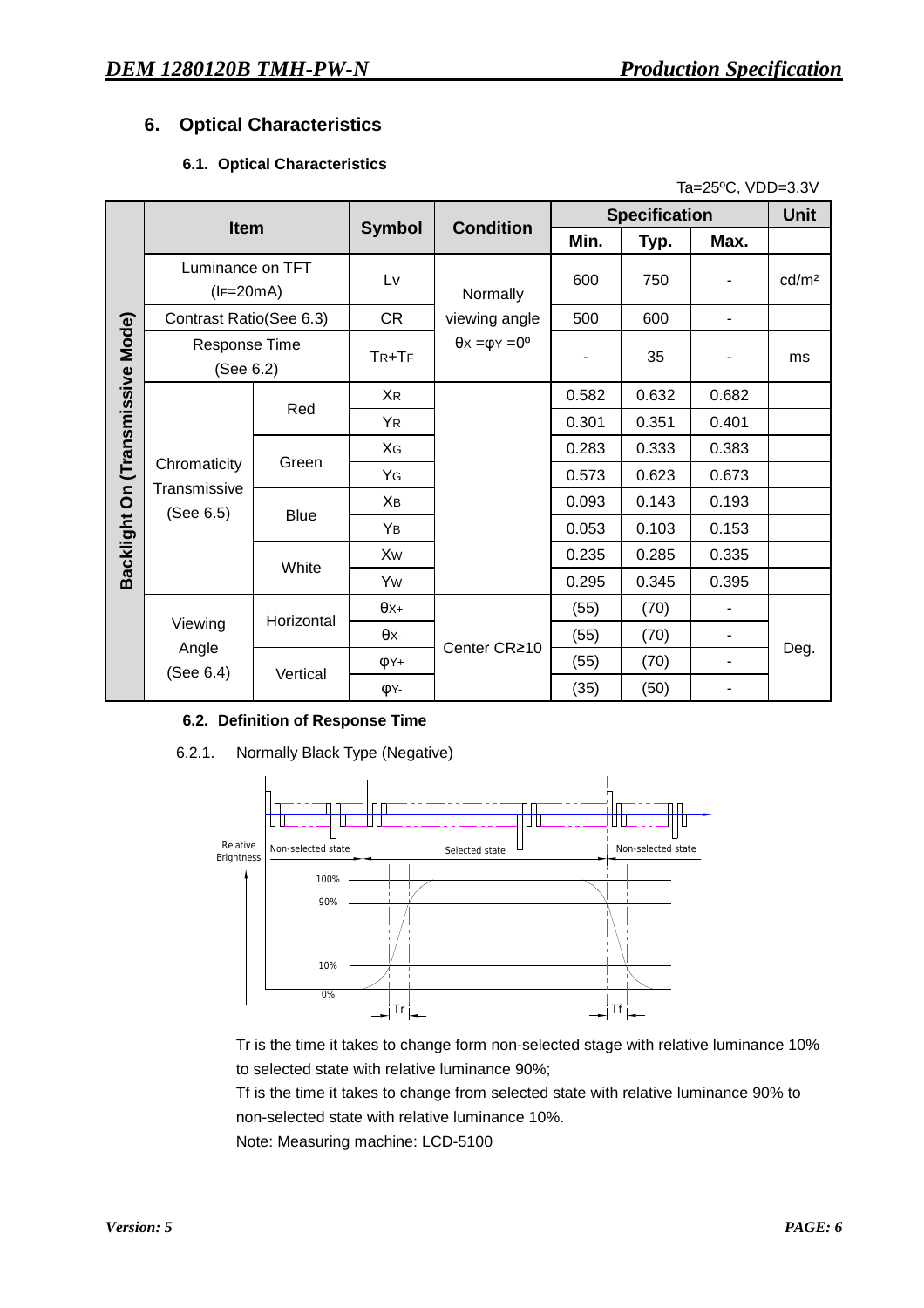6.2.2. Normally White Type (Positive)



Tr is the time it takes to change form non-selected stage with relative luminance 90% to selected state with relative luminance 10%;

Tf is the time it takes to change from selected state with relative luminance 10% to non-selected state with relative luminance 90%;

Note: Measuring machine: LCD-5100 or EQUI

#### **6.3. Definition of Contrast Ratio**

Contrast is measured perpendicular to display surface in reflective and transmissive mode. The measurement condition is:

| <b>Measuring Equipment</b>      | Eldim or Equivalent      |  |  |
|---------------------------------|--------------------------|--|--|
| <b>Measuring Point Diameter</b> | 3mm//1mm                 |  |  |
| <b>Measuring Point Location</b> | Active Area centre point |  |  |
|                                 | A: All Pixels white      |  |  |
| <b>Test Pattern</b>             | B: All Pixel black       |  |  |
| <b>Contrast Setting</b>         | Maximum                  |  |  |

Definitions: CR (Contrast) = Luminance of White Pixel / Luminance of Black Pixel

#### **6.4. Definition of Viewing Angles**



Measuring machine: LCD-5100 or EQUI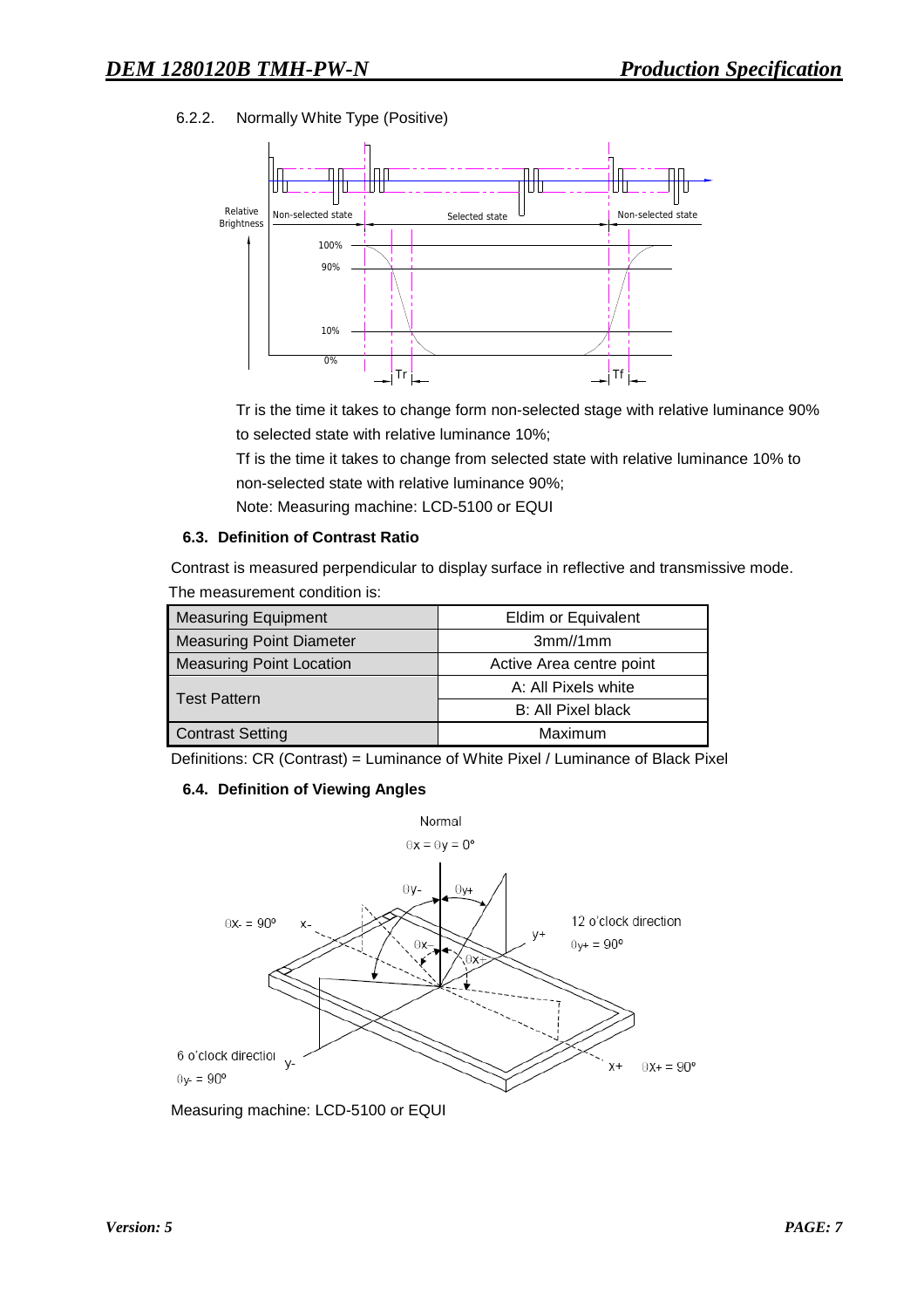#### **6.5. Definition of Color Appearance**

R,G,B and W are defined by (x, y) on the IE chromaticity diagram NTSC=area of RGB triangle/area of NTSC triangleX100% Measuring picture: Red, Green, Blue and White (Measuring machine: BM-7)



#### **6.6. Definition of Surface Luminance, Uniformity and Transmittance**

Using the transmissive mode measurement approach, measure the white screen luminance of the display panel and backlight.

- 6.6.1. Surface Luminance:  $Lv = average (L_{P1}:L_{P9})$
- 6.6.2. Uniformity = Minimal (LP1:LP9) / Maximal (LP1:LP9) \* 100%
- 6.6.3. Transmittance =  $L_V$  on LCD /  $L_V$  on Backlight  $*$  100%

Note: Measuring machine: BM-7

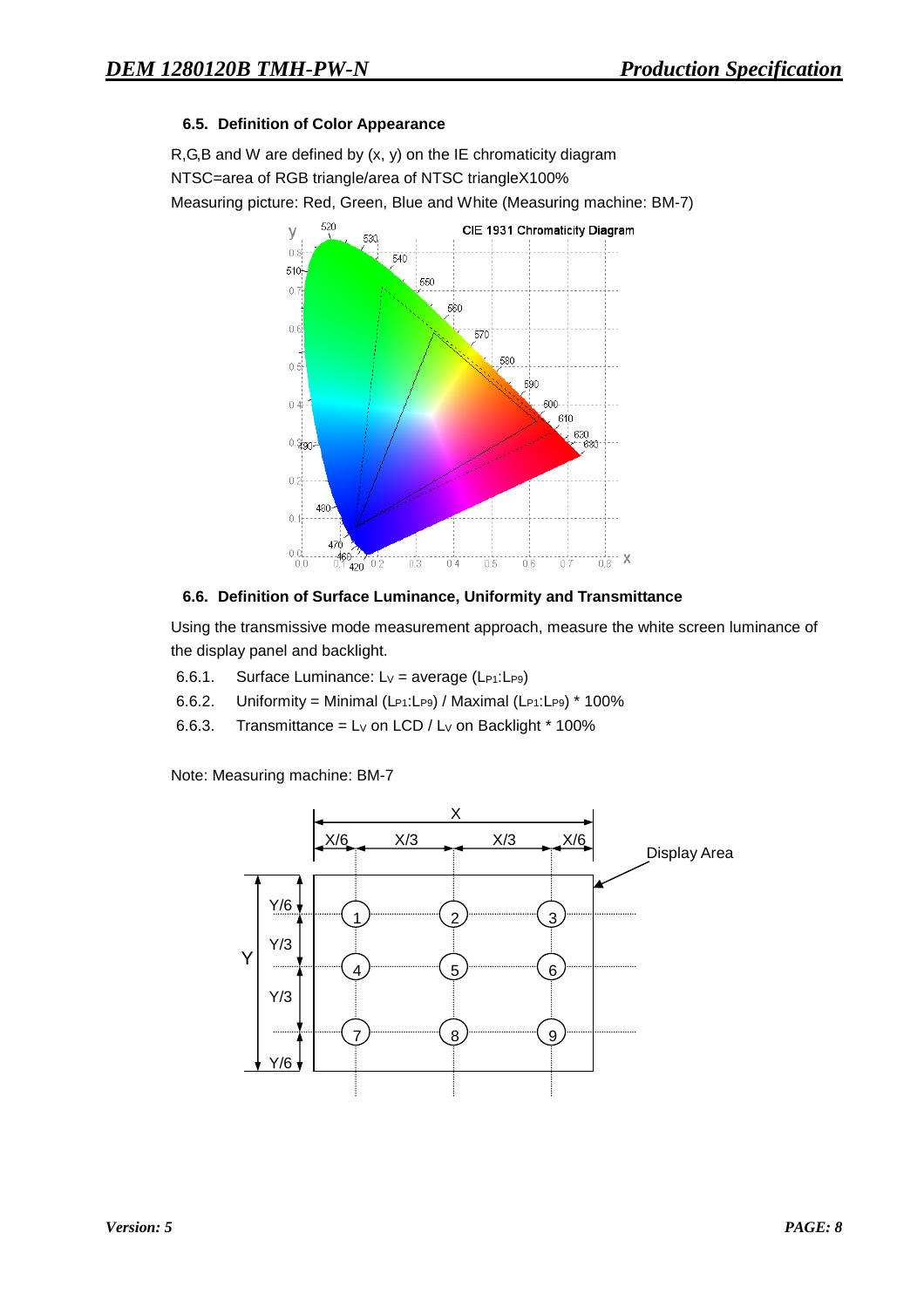## **7. Block Diagram and Power Supply**

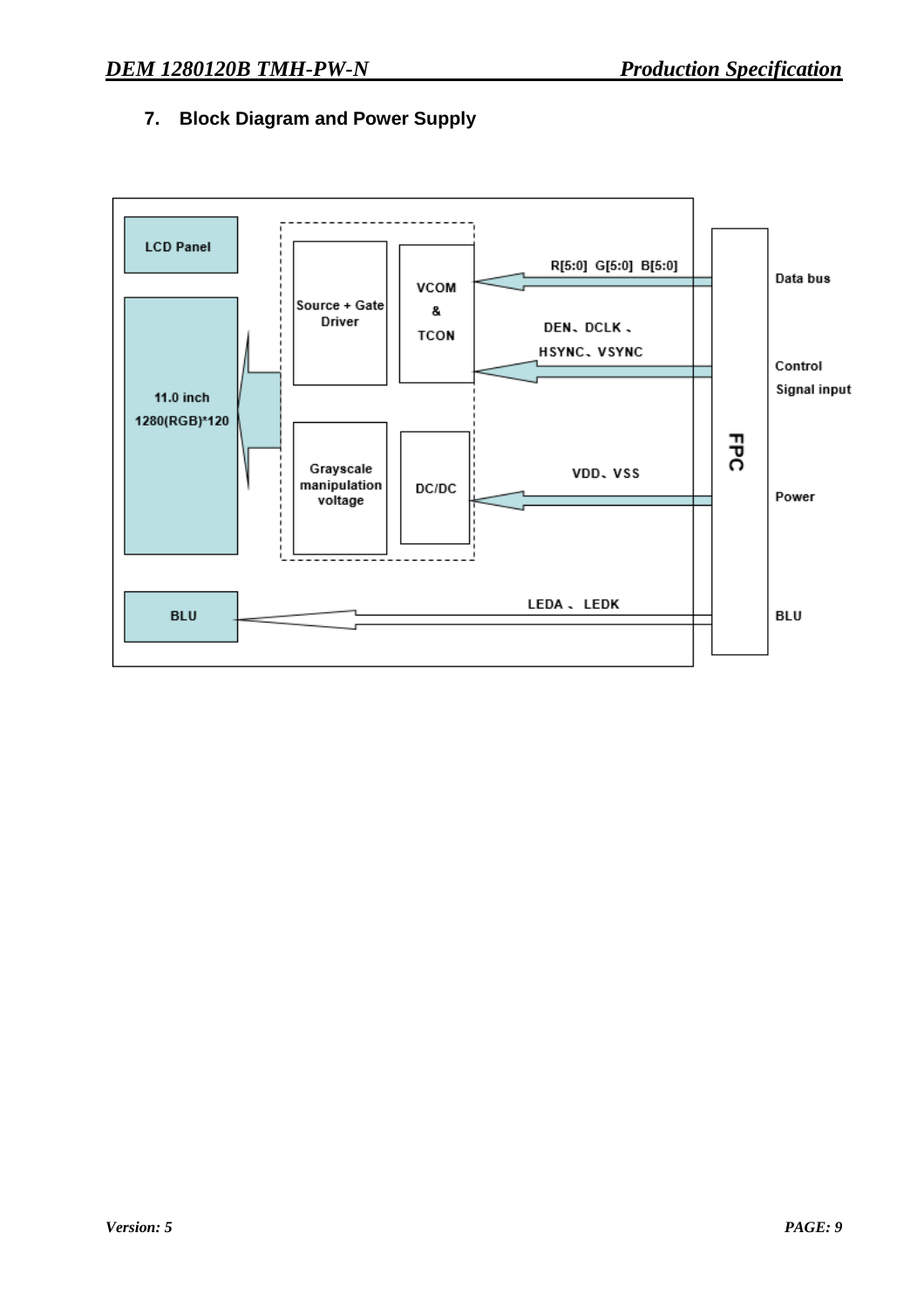| No.                     | <b>Symbol</b>  | <b>Function</b>         | <b>Remark</b> |
|-------------------------|----------------|-------------------------|---------------|
| 1                       | <b>VDD</b>     | Digital Power Supply.   |               |
| $\overline{2}$          | <b>VDD</b>     | Digital Power Supply.   |               |
| 3                       | B <sub>0</sub> | Blue Data.              |               |
| $\overline{\mathbf{4}}$ | <b>B1</b>      | Blue Data.              |               |
| 5                       | <b>B2</b>      | Blue Data.              |               |
| 6                       | B <sub>3</sub> | Blue Data.              |               |
| $\overline{7}$          | <b>B4</b>      | Blue Data.              |               |
| 8                       | <b>B5</b>      | Blue Data.              |               |
| 9                       | <b>VSS</b>     | Ground.                 |               |
| 10                      | G <sub>0</sub> | Green Data.             |               |
| 11                      | G <sub>1</sub> | Green Data.             |               |
| 12                      | G <sub>2</sub> | Green Data.             |               |
| 13                      | G <sub>3</sub> | Green Data.             |               |
| 14                      | G4             | Green Data.             |               |
| 15                      | G <sub>5</sub> | Green Data.             |               |
| 16                      | <b>VSS</b>     | Ground.                 |               |
| 17                      | R <sub>0</sub> | Red Data.               |               |
| 18                      | R <sub>1</sub> | Red Data.               |               |
| 19                      | R <sub>2</sub> | Red Data.               |               |
| 20                      | R <sub>3</sub> | Red Data.               |               |
| 21                      | R <sub>4</sub> | Red Data.               |               |
| 22                      | R <sub>5</sub> | Red Data.               |               |
| 23                      | <b>VSS</b>     | Ground.                 |               |
| 24                      | <b>DCLK</b>    | Data Clock.             |               |
| 25                      | <b>VSS</b>     | Ground.                 |               |
| 26                      | <b>HSYNC</b>   | Horizontal Sync Signal. |               |
| 27                      | <b>VSYNC</b>   | Vertical Sync Signal.   |               |
| 28                      | <b>DEN</b>     | Data Enable Signal.     |               |
| 29                      | <b>LEDK</b>    | Backlight LED Cathode.  |               |
| 30                      | <b>LEDA</b>    | Backlight LED Anode.    |               |

## **8. Interface Pins Definition**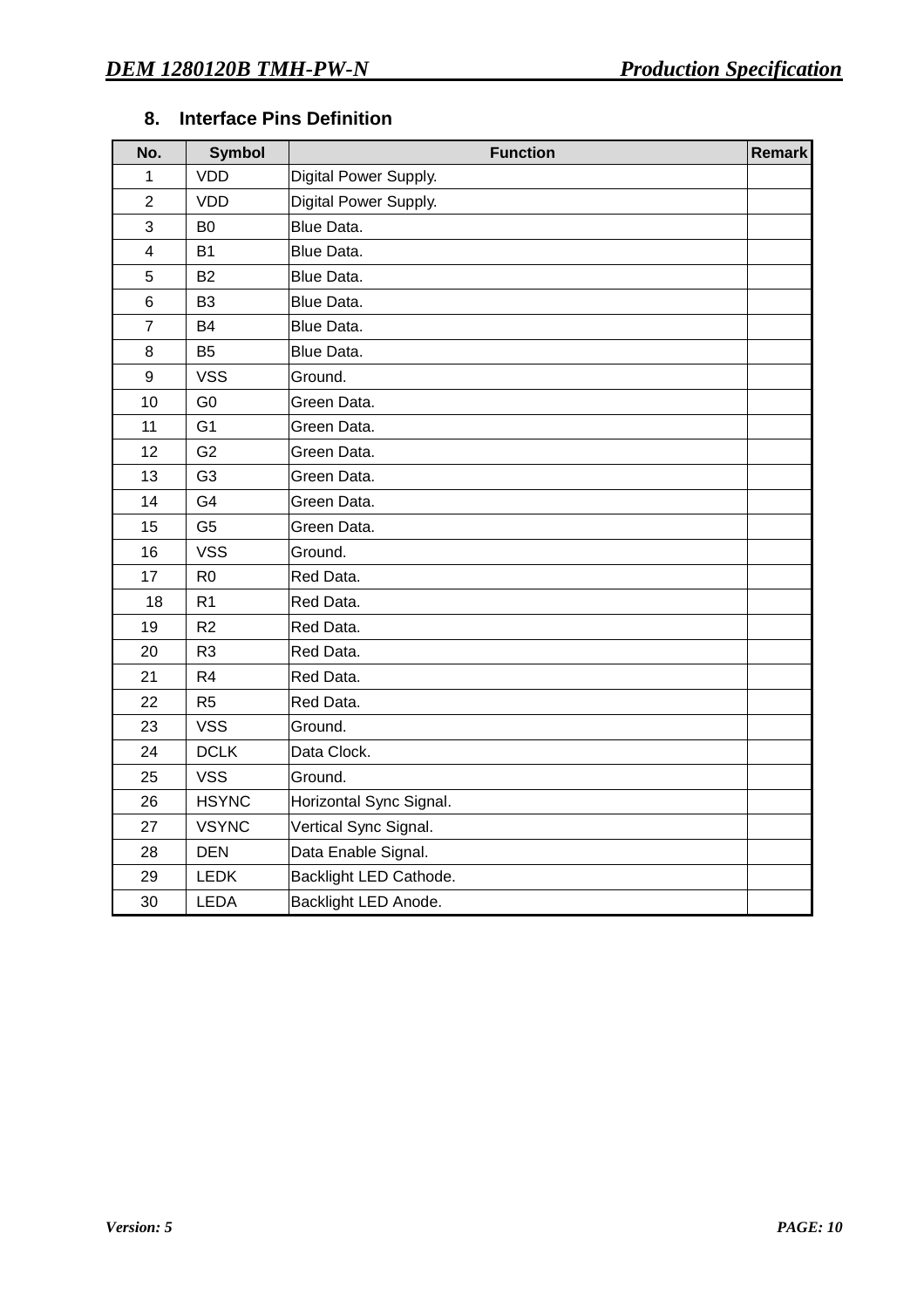## **9. Timing Chart**

## **9.1. Input Clock and Data Timing Diagram**



**9.2. Data Input Format** 



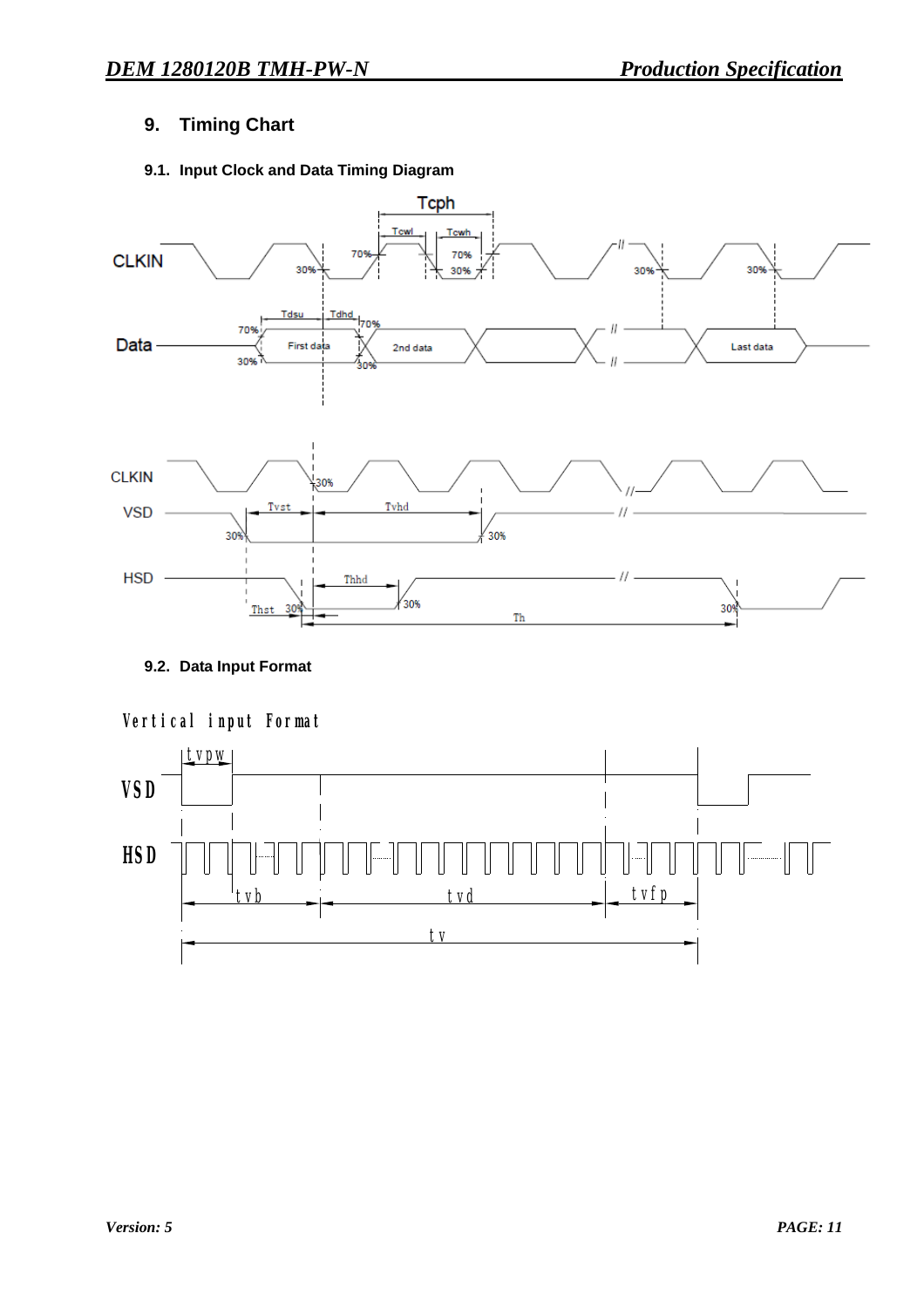



### **Timing Characteristics Horizontal input timing**

| <b>Parameter</b>         |      | <b>Symbol</b> | Value |      |  | Unit        |  |
|--------------------------|------|---------------|-------|------|--|-------------|--|
|                          |      | Min.          | Typ.  | Max. |  |             |  |
| Horizontal Display Area  |      | thd           |       | 1280 |  | <b>DCLK</b> |  |
| <b>DCLK Frequency</b>    |      | fclk          |       | 13.5 |  | <b>MHZ</b>  |  |
| 1 Horizontal Line        |      | th            |       | 1362 |  |             |  |
|                          | Min. |               |       | ۰    |  |             |  |
| <b>HSD Pulse Width</b>   | Typ. | thpw          |       | 10   |  |             |  |
|                          | Max. |               |       |      |  | <b>DCLK</b> |  |
| HSD Back Porch(Blanking) |      | thb           |       | 64   |  |             |  |
| <b>HSD Front Porch</b>   |      | thfp          |       | 18   |  |             |  |

#### **Vertical input timing**

| <b>Parameter</b>         |               |      | Value | Unit |  |
|--------------------------|---------------|------|-------|------|--|
|                          | <b>Symbol</b> | Min. | Typ.  | Max. |  |
| Vertical Display Area    | tvd           |      | 120   |      |  |
| VSD Period Time          | tv            |      | 131   |      |  |
| VSD Pulse Width          | tvpw          |      | 4     |      |  |
| VSD Back Porch(Blanking) | tyb           |      |       |      |  |
| <b>VSD Front Porch</b>   | tvfp          |      | 4     |      |  |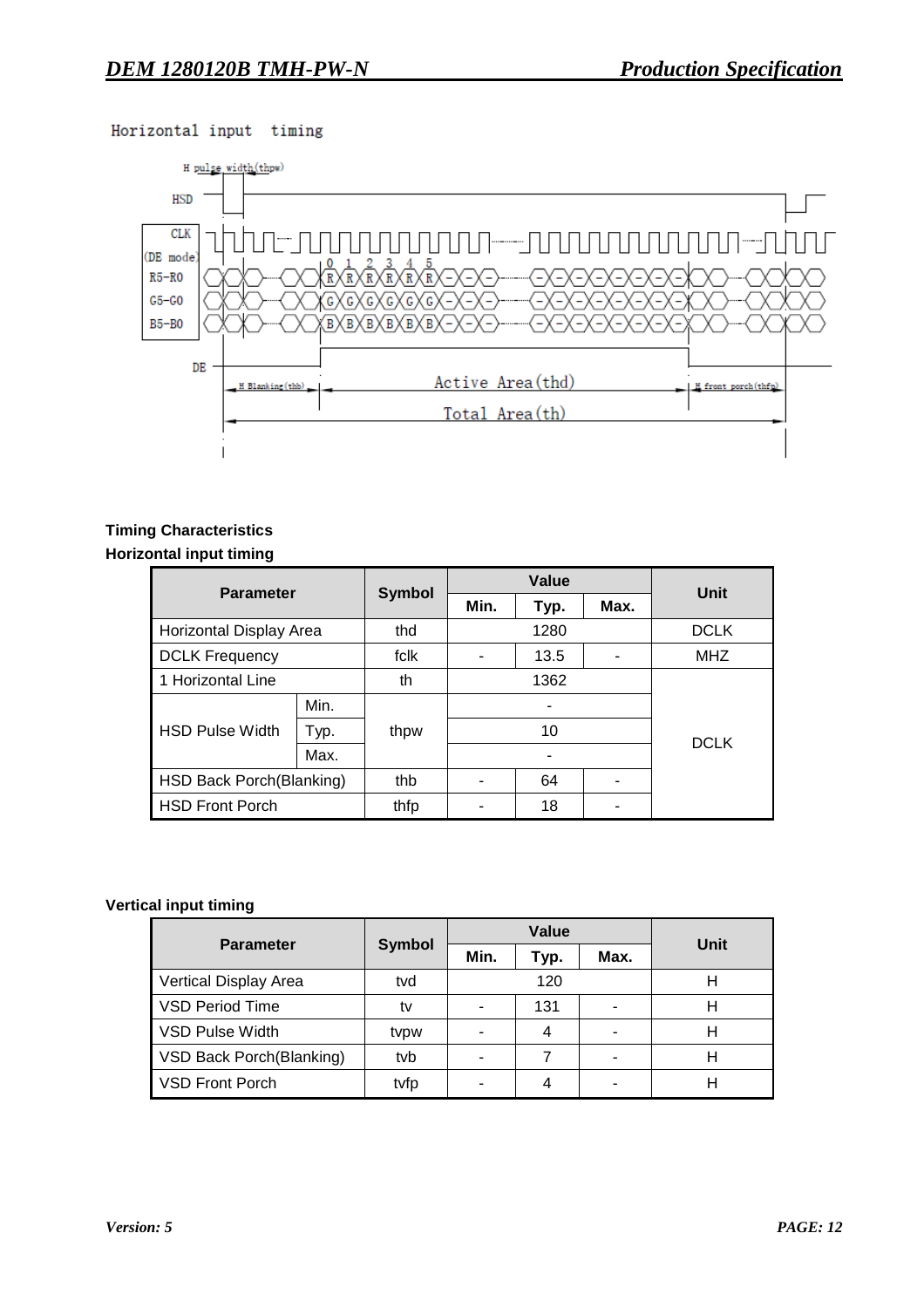### **10. Quality Assurance**

#### **10.1. Purpose**

This standard for Quality Assurance assures the quality of LCD module products supplied to customer.

#### **10.2. Standard for Quality Test**

10.2.1. Sampling Plan: GB2828.1-2012 Single sampling, general inspection level II

- 10.2.2. Sampling Criteria: Visual inspection: AQL 1.5% Electrical functional: AQL 0.65%.
- 10.2.3. Reliability Test:

Detailed requirement refer to Reliability Test Specification.

#### **10.3. Nonconforming Analysis & Disposition**

- 10.3.1. Nonconforming analysis:
	- 10.3.1.1. Customer should provide overall information of non-conforming sample for their complaints.
	- 10.3.1.2. After receipt of detailed information from customer, the analysis of nonconforming parts usually should be finished in one week.
	- 10.3.1.3. If cannot finish the analysis on time, customer will be notified with the progress status.
- 10.3.2. Disposition of nonconforming:
	- 10.3.2.1. Non-conforming product over PPM level will be replaced.
	- 10.3.2.2. The cause of non-conformance will be analyzed. Corrective action will be discussed and implemented.

#### **10.4. Agreement Items**

Shall negotiate with customer if the following situation occurs:

- 10.4.1. There is any discrepancy in standard of quality assurance.
- 10.4.2. Additional requirement to be added in product specification.
- 10.4.3. Any other special problem.

#### **10.5. Standard of the Product Visual Inspection**

- 10.5.1. Appearance inspection:
	- 10.5.1.1. The inspection must be under illumination about 1000 1500 lx, and the distance of view must be at  $30 \text{cm} \pm 2 \text{cm}$ .
	- 10.5.1.2. The viewing angle should be 45° from the vertical line without reflection light or follows customer's viewing angle specifications.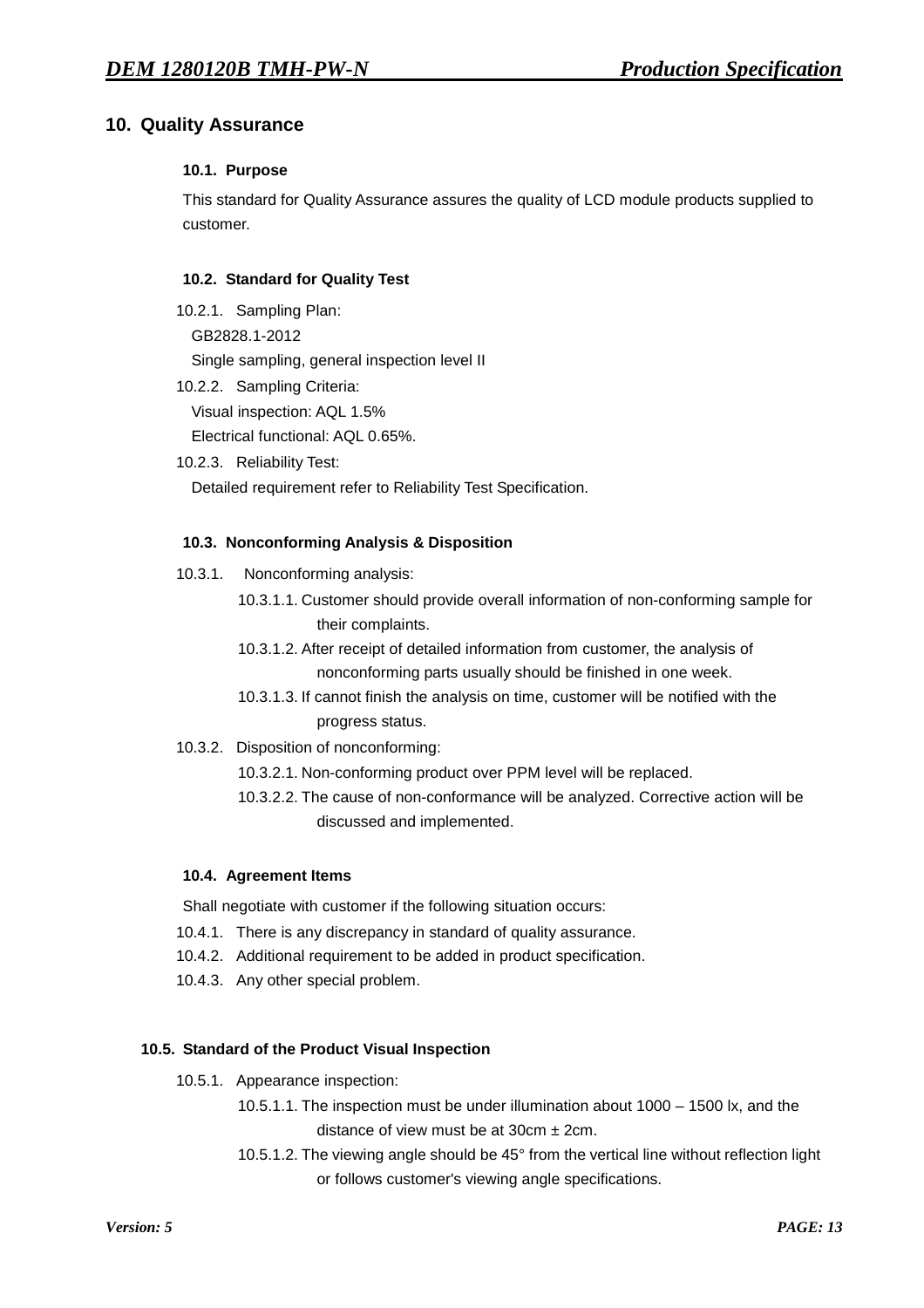10.5.1.3. Definition of area: A Zone: Active Area, B Zone: Viewing Area,



10.5.2. Basic principle:

10.5.2.1. A set of sample to indicate the limit of acceptable quality level must be discussed by both us and customer when there is any dispute happened.

10.5.2.2. New item must be added on time when it is necessary.

| No. | <b>Item</b>                                                                                                             | Criteria (Unit: mm)                                                                                                                    |                                                                                                               |                                                                    |  |  |
|-----|-------------------------------------------------------------------------------------------------------------------------|----------------------------------------------------------------------------------------------------------------------------------------|---------------------------------------------------------------------------------------------------------------|--------------------------------------------------------------------|--|--|
| 01  | Black / White spot<br>Foreign material<br>(Round type)<br>Pinholes<br>Stain<br>Particles inside cell.<br>(Minor defect) | a<br>b<br>$\varphi = (a + b)/2$<br>Distance between 2 defects should more than 5mm apart.                                              | Area<br><b>Size</b><br>$\phi \leq 0.20$<br>$0.20 < \phi \leq 0.50$<br>$0.50<\!\phi\leq 0.70$<br>$0.70 < \phi$ | Acc. Qty.<br>Ignore<br>$N\leq 6$<br>$N \leq 2$<br>0                |  |  |
| 02  | <b>Electrical Defect</b><br>(Minor defect)                                                                              | Bright dot<br>Dark dot<br><b>Total dot</b><br>Mura<br>Remark:<br>1. Bright dot caused by scratch and foreign object accords to item 1. | Display Area<br>$N \leq 2$<br>$N \leq 4$<br>$N \leq 4$<br>Not visible through 5% ND filters.                  | Total<br>$N \leq 2$<br>Note1<br>$N \leq 4$<br>$N \leq 4$<br>Note 2 |  |  |

#### **10.6.Inspection Specification**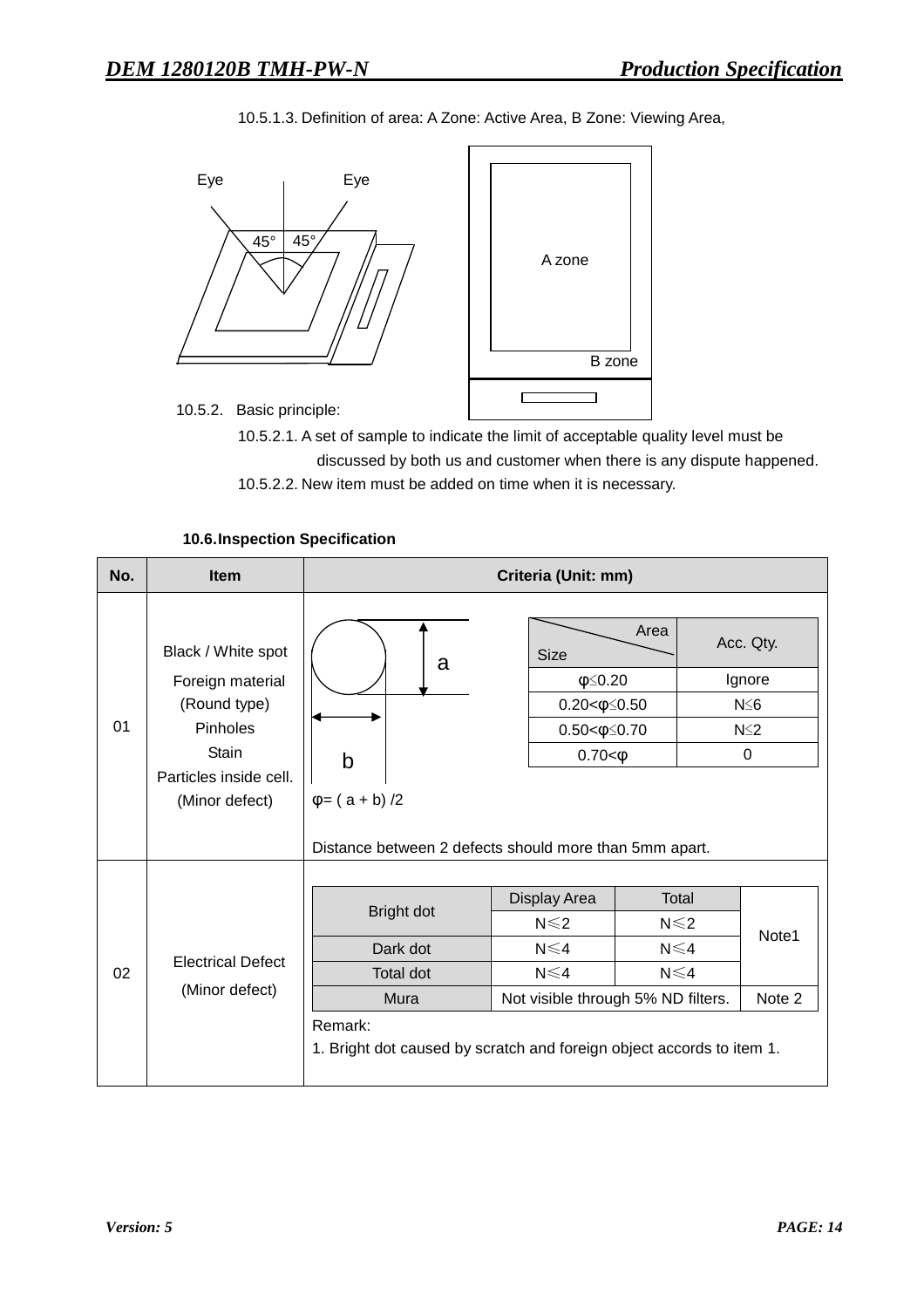| 03 | <b>Black and White line</b><br>Scratch<br>Foreign material<br>(Line type)<br>(Minor defect) | W |              |                                                                                                                                  |                |  |
|----|---------------------------------------------------------------------------------------------|---|--------------|----------------------------------------------------------------------------------------------------------------------------------|----------------|--|
|    |                                                                                             |   | Length       | Width                                                                                                                            | Acc. Qty       |  |
|    |                                                                                             |   | $\sqrt{ }$   | $W \leq 0.1$                                                                                                                     | Ignore         |  |
|    |                                                                                             |   | $L \leq 2.5$ | $0.1 \le W \le 0.2$                                                                                                              | $\mathfrak{S}$ |  |
|    |                                                                                             |   | L > 2.5      | 0.2 < W                                                                                                                          | $\mathbf 0$    |  |
|    |                                                                                             |   |              | Total                                                                                                                            | 3              |  |
|    |                                                                                             |   |              | Distance between 2 defects should more than 3mm apart. Scratches not<br>viewable through the back of the display are acceptable. |                |  |
| 04 | <b>Glass Crack</b><br>(Minor defect)                                                        |   |              | Crack is potential to enlarge, any type is not allowed.                                                                          |                |  |

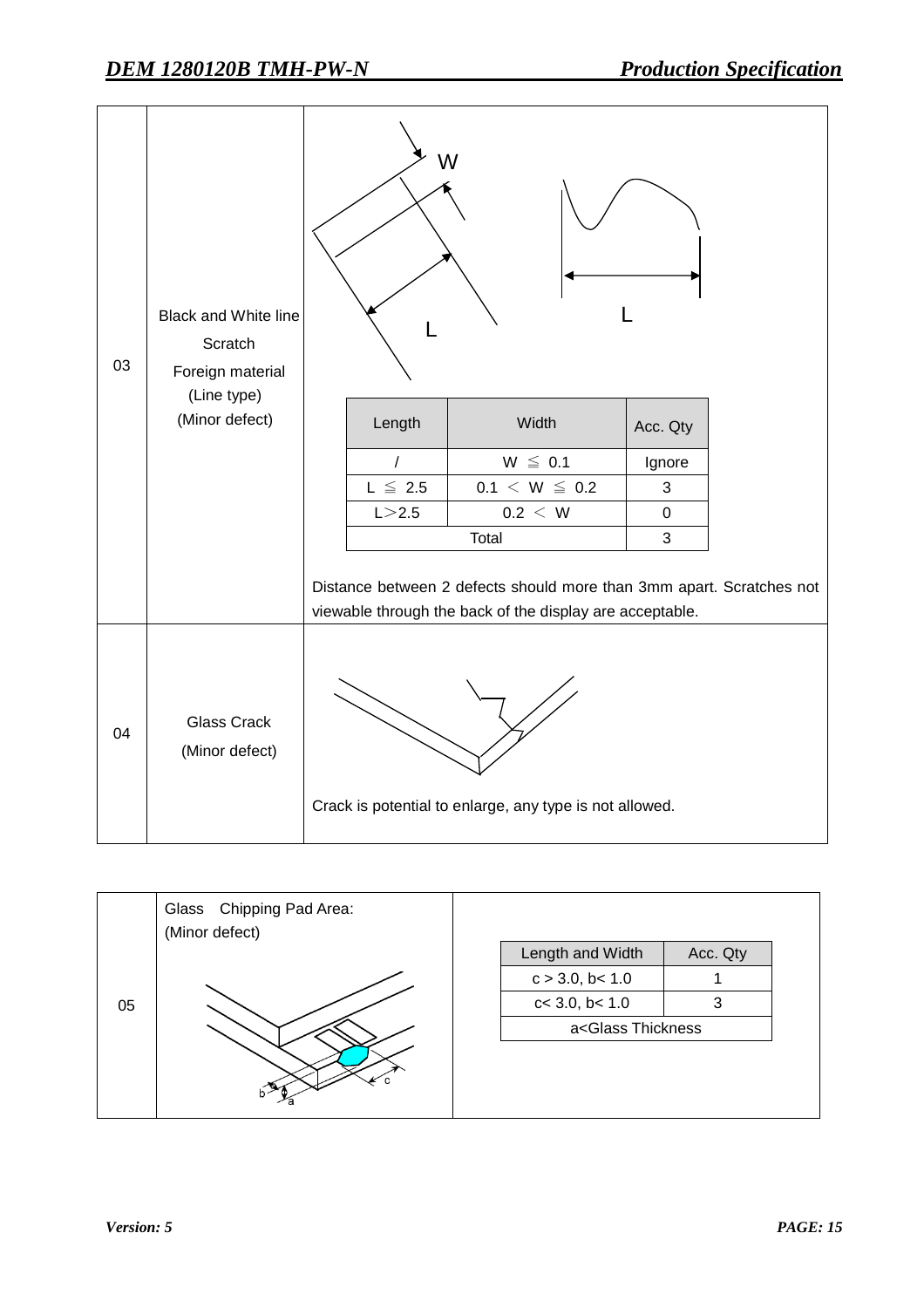|    | Chipping Rear of Pad Area:<br>Glass<br>(Minor defect) |                                                |                         |  |
|----|-------------------------------------------------------|------------------------------------------------|-------------------------|--|
|    |                                                       | Length and Width                               | Acc. Qty                |  |
|    |                                                       | c > 3.0, b < 1.0                               | 1                       |  |
| 06 |                                                       | c< 3.0, b< 1.0                                 | $\overline{2}$          |  |
|    |                                                       | $c<$ 3.0, $b<$ 0.5                             | $\overline{\mathbf{4}}$ |  |
|    |                                                       | a <glass td="" thickness<=""><td></td></glass> |                         |  |
|    |                                                       |                                                |                         |  |
|    | Chipping Except Pad Area:<br>Glass<br>(Minor defect)  |                                                |                         |  |
|    |                                                       | Length and Width                               | Acc. Qty                |  |
|    |                                                       | c > 3.0, b < 1.0                               | $\mathbf{1}$            |  |
| 07 |                                                       | $c<$ 3.0, $b<$ 1.0                             | $\overline{2}$          |  |
|    |                                                       | $c<$ 3.0, $b<$ 0.5                             | $\overline{\mathbf{4}}$ |  |
|    |                                                       | a <glass td="" thickness<=""><td></td></glass> |                         |  |
|    |                                                       |                                                |                         |  |
|    | <b>Glass Corner Chipping:</b>                         |                                                |                         |  |
|    | (Minor defect)                                        | Length and Width                               | Acc. Qty                |  |
|    |                                                       | c < 3.0, b < 3.0                               | Ignore                  |  |
| 08 |                                                       | a <glass td="" thickness<=""></glass>          |                         |  |
|    |                                                       |                                                |                         |  |
|    | Glass Burr:                                           |                                                |                         |  |
|    | (Minor defect)                                        | Length                                         | Acc. Qty                |  |
|    |                                                       | F < 1.0                                        | Ignore                  |  |
|    |                                                       |                                                |                         |  |
| 09 |                                                       | Glass burr don't affect assemble and module    |                         |  |
|    |                                                       | dimension.                                     |                         |  |
|    |                                                       |                                                |                         |  |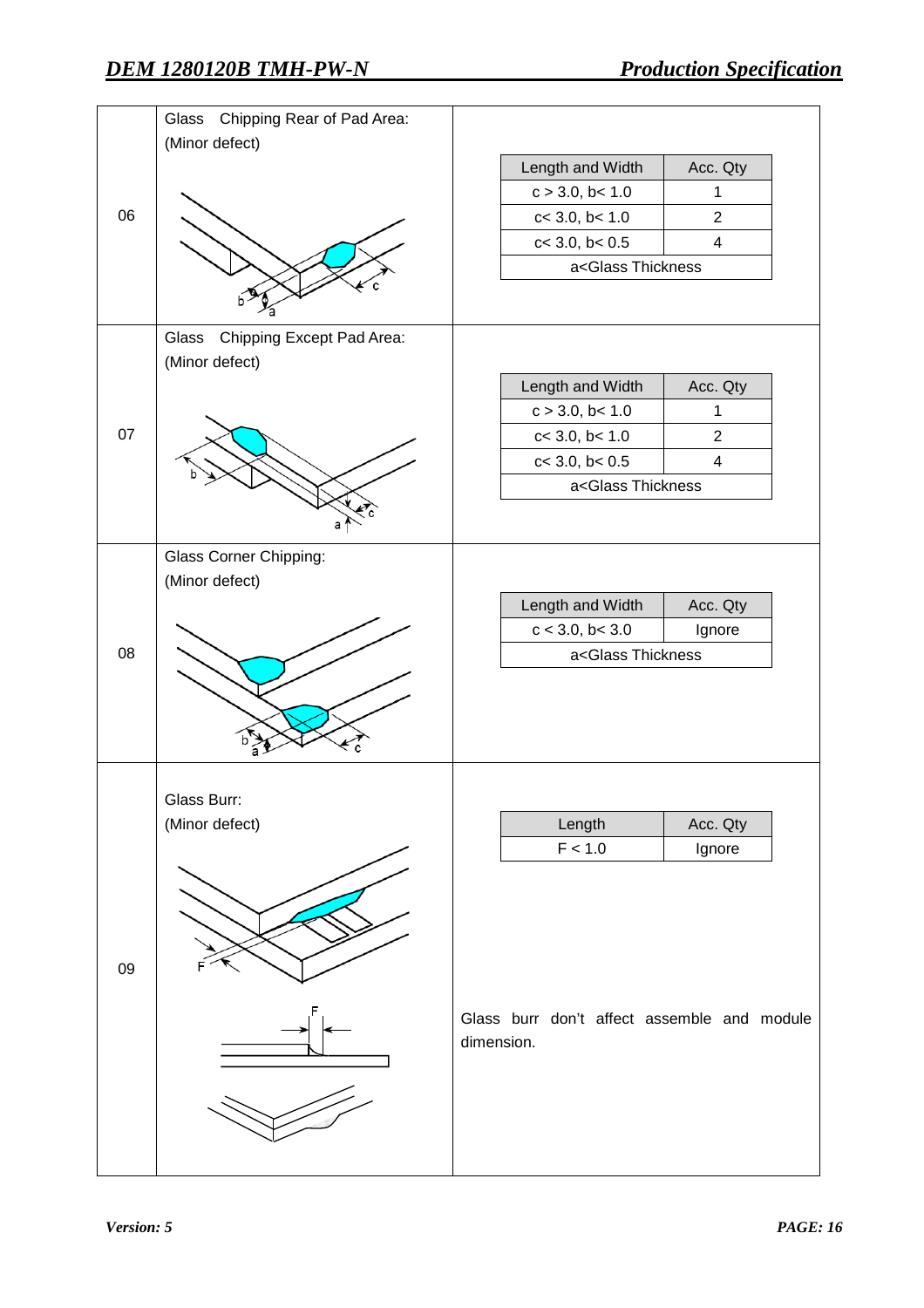| 10 | FPC Defect:<br>(Minor defect)<br>$\begin{picture}(130,10) \put(0,0){\line(1,0){10}} \put(15,0){\line(1,0){10}} \put(15,0){\line(1,0){10}} \put(15,0){\line(1,0){10}} \put(15,0){\line(1,0){10}} \put(15,0){\line(1,0){10}} \put(15,0){\line(1,0){10}} \put(15,0){\line(1,0){10}} \put(15,0){\line(1,0){10}} \put(15,0){\line(1,0){10}} \put(15,0){\line(1,0){10}} \put(15,0){\line($ |                                                                                                                                                                                                                                                                                                                                                                                                                                        | 10.1 Dent, pinhole width a <w 3.<br="">(w: circuitry width.)<br/>10.2 Open circuit is unacceptable.<br/>10.3 No oxidation, contamination and distortion.</w> |                                            |  |
|----|--------------------------------------------------------------------------------------------------------------------------------------------------------------------------------------------------------------------------------------------------------------------------------------------------------------------------------------------------------------------------------------|----------------------------------------------------------------------------------------------------------------------------------------------------------------------------------------------------------------------------------------------------------------------------------------------------------------------------------------------------------------------------------------------------------------------------------------|--------------------------------------------------------------------------------------------------------------------------------------------------------------|--------------------------------------------|--|
| 11 | <b>Bubble on Polarizer</b><br>(Minor defect)                                                                                                                                                                                                                                                                                                                                         |                                                                                                                                                                                                                                                                                                                                                                                                                                        | <b>Diameter</b><br>$\phi \leq 0.30$<br>$0.30 < \phi \leq 0.50$<br>$0.50 < \phi$                                                                              | Acc. Qty.<br>Ignore<br>$N \leq 2$<br>$N=0$ |  |
| 12 | Dent on Polarizer<br>(Minor defect)                                                                                                                                                                                                                                                                                                                                                  |                                                                                                                                                                                                                                                                                                                                                                                                                                        | <b>Diameter</b><br>$\phi \leq 0.25$<br>$0.25 < \phi \leq 0.50$<br>$0.50 < \phi$                                                                              | Acc. Qty.<br>Ignore<br>$N \leq 4$<br>None  |  |
| 13 | <b>Bezel</b>                                                                                                                                                                                                                                                                                                                                                                         | 13.1 No rust, distortion on the Bezel.<br>13.2 No visible fingerprints, stains or other contamination.                                                                                                                                                                                                                                                                                                                                 |                                                                                                                                                              |                                            |  |
| 14 | <b>Touch Panel</b>                                                                                                                                                                                                                                                                                                                                                                   | D: Diameter W: width L: length<br>14.1 Spot: D<0.25 is acceptable<br>$0.25 \leq D \leq 0.4$<br>2dots are acceptable and the distance between defects should more than<br>10 mm.<br>D>0.4 is unacceptable<br>14.2 Dent: D>0.40 is unacceptable<br>14.3 Scratch: W≤0.03, L≤10 is acceptable,<br>0.03 <w≤0.10, acceptable<br="" is="" l≤10="">Distance between 2 defects should more than 10 mm.<br/>W&gt;0.10 is unacceptable.</w≤0.10,> |                                                                                                                                                              |                                            |  |
| 15 | <b>PCB</b>                                                                                                                                                                                                                                                                                                                                                                           | 15.1 No distortion or contamination on PCB terminals.<br>15.2 All components on PCB must same as documented on the<br>BOM/component layout.<br>15.3 Follow IPC-A-600F.                                                                                                                                                                                                                                                                 |                                                                                                                                                              |                                            |  |
| 16 | Soldering                                                                                                                                                                                                                                                                                                                                                                            | Follow IPC-A-610C standard                                                                                                                                                                                                                                                                                                                                                                                                             |                                                                                                                                                              |                                            |  |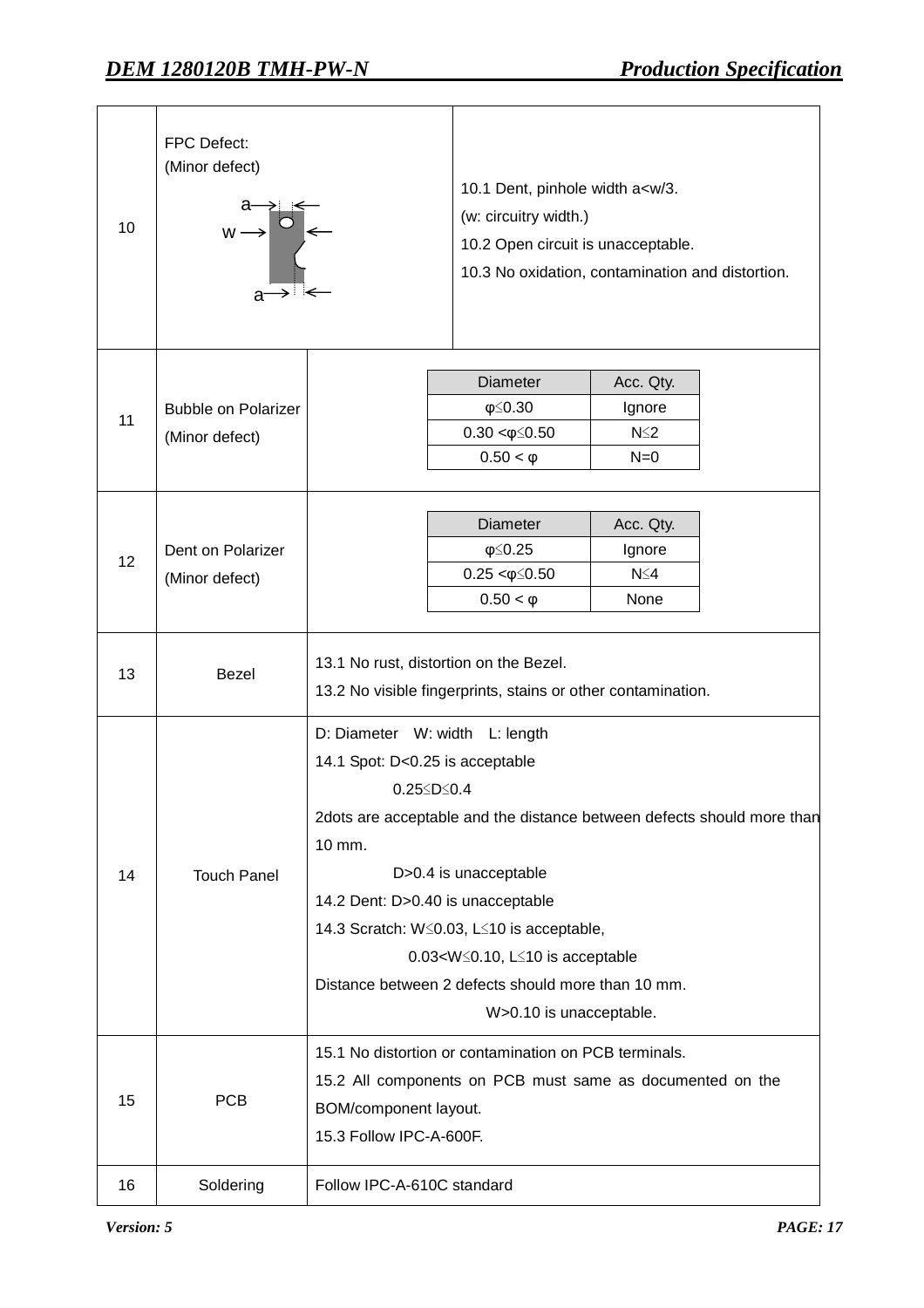| 17 | <b>Electrical Defect</b><br>(Major defect) | The below defects must be rejected.          |
|----|--------------------------------------------|----------------------------------------------|
|    |                                            | 17.1 Missing vertical / horizontal segment,  |
|    |                                            | 17.2 Abnormal Display.                       |
|    |                                            | 17.3 No function or no display.              |
|    |                                            | 17.4 Current exceeds product specifications. |
|    |                                            | 17.5 LCD viewing angle defect.               |
|    |                                            | 17.6 No Backlight.                           |
|    |                                            | 17.7 Dark Backlight.                         |
|    |                                            | 17.8 Touch Panel no function.                |

Remark: LCD Panel Broken shall be rejected. Defect out of LCD viewing area is acceptable.

#### **10.7.Classification of Defects**

- 10.7.1. Visual defects (Except no / wrong label) are treated as minor defect and electrical defect is major.
- 10.7.2. Two minor defects are equal to one major in lot sampling inspection.

#### **10.8.Identification/marking criteria**

Any unit with illegible / wrong /double or no marking/ label shall be rejected.

#### **10.9.Packing**

- 10.9.1. There should be no damage of the outside carton box, each packaging box should have one identical label.
- 10.9.2. Modules inside package box should have compliant mark.
- 10.9.3. All direct package materials shall offer ESD protection.

**Note1**: Bright dot is defined as the defective area of the dot is larger than 50% of one sub-pixel area.



Bright dot: The bright dot size defect at black display pattern. It can be recognized by 2% transparency of filter when the distance between eyes and panel is 350mm±50mm.

Dark dot: Cyan, Magenta or Yellow dot size defect at white display pattern. It can be recognized by 5% transparency of filter when the distance between eyes and panel is 350mm $\pm$ 50mm.

**Note2:** Mura on display which appears darker / brighter against background brightness on parts of display area.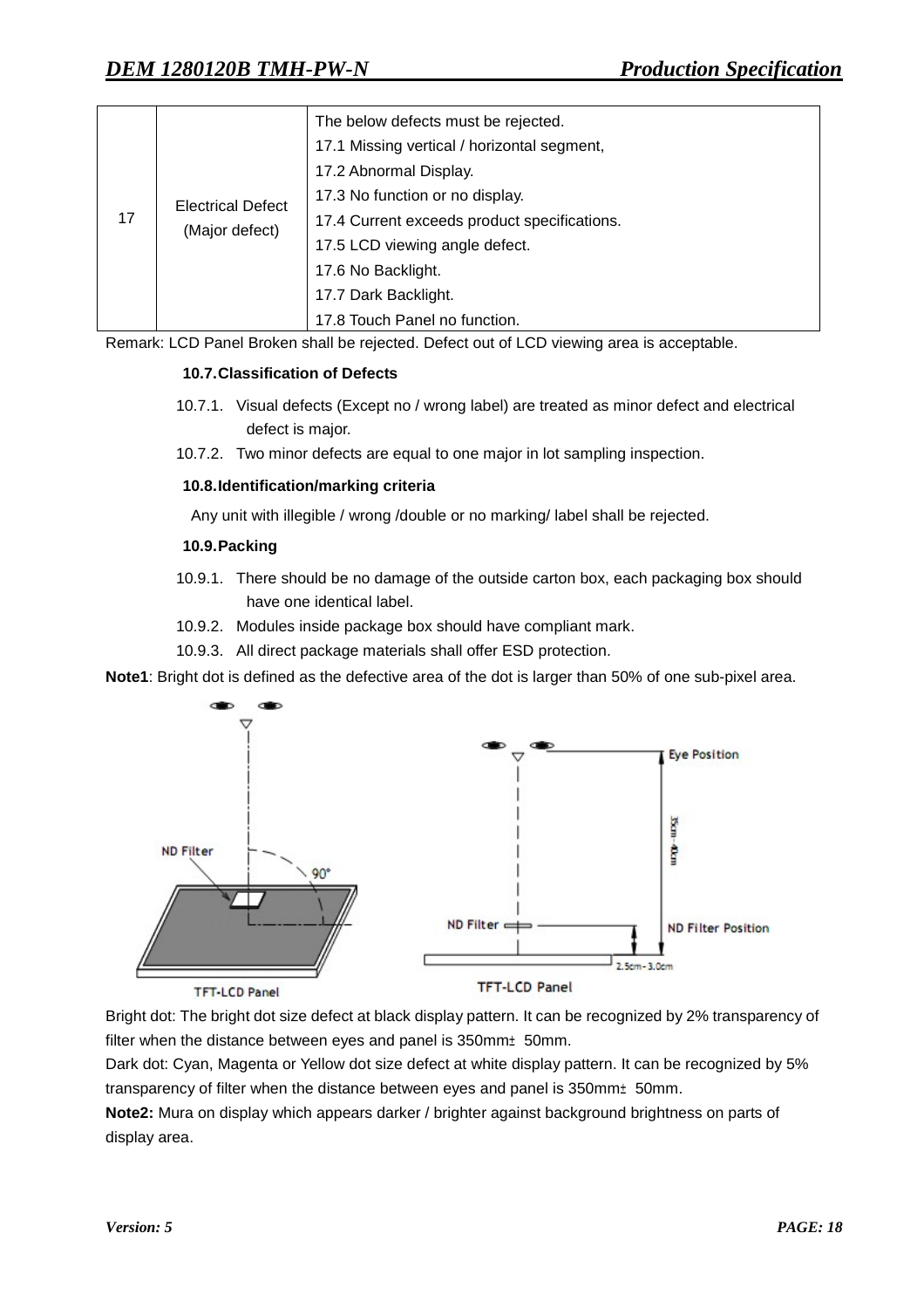## **11. Reliability Specification**

| <b>No</b>      | <b>Item</b>                        | <b>Condition</b>                                                                               | Quantity       | <b>Criteria</b>        |
|----------------|------------------------------------|------------------------------------------------------------------------------------------------|----------------|------------------------|
| 1              | <b>High Temperature Operating</b>  | 70°C, 96Hrs                                                                                    | $\overline{2}$ | GB/T2423.2<br>$-2008$  |
| 2              | Low Temperature Operating          | $-20^{\circ}$ C, 96Hrs                                                                         | $\overline{2}$ | GB/T2423.1<br>$-2008$  |
| 3              | <b>High Humidity</b>               | 50°C, 90%RH, 96Hrs                                                                             | $\overline{2}$ | GB/T2423.3<br>$-2016$  |
| 4              | <b>High Temperature Storage</b>    | 80°C, 96Hrs                                                                                    | $\overline{2}$ | GB/T2423.2<br>$-2008$  |
| 5              | Low Temperature Storage            | $-30^{\circ}$ C, 96Hrs                                                                         | $\overline{2}$ | GB/T2423.1<br>$-2008$  |
| 6              | <b>Thermal Cycling Test</b>        | -20°C, 60min~70°C, 60min,<br>20 cycles.                                                        | $\overline{2}$ | GB/T2423.22<br>$-2012$ |
| $\overline{7}$ | Packing Vibration                  | Frequency range: 10Hz~50Hz<br>Acceleration of gravity:5G<br>X, Y, Z 30 min for each direction. | 2              | GB/T5170.14<br>$-2009$ |
| 8              | <b>Electrical Static Discharge</b> | Air: $\pm$ 8KV 150pF/330 $\Omega$ 5 times                                                      | $\mathbf{2}$   | GB/T17626.2<br>$-2018$ |
|                |                                    | Contact: ±4KV 150pF/330Ω 5 times                                                               |                |                        |
| 9              | Drop Test<br>(Packaged)            | Height: 80 cm, 1 corner, 3 edges,<br>6 surfaces.                                               | $\overline{2}$ | GB/T2423.8<br>$-1995$  |

Note1. No defection cosmetic and operational function allowable.

Note2. Total current Consumption should be below double of initial value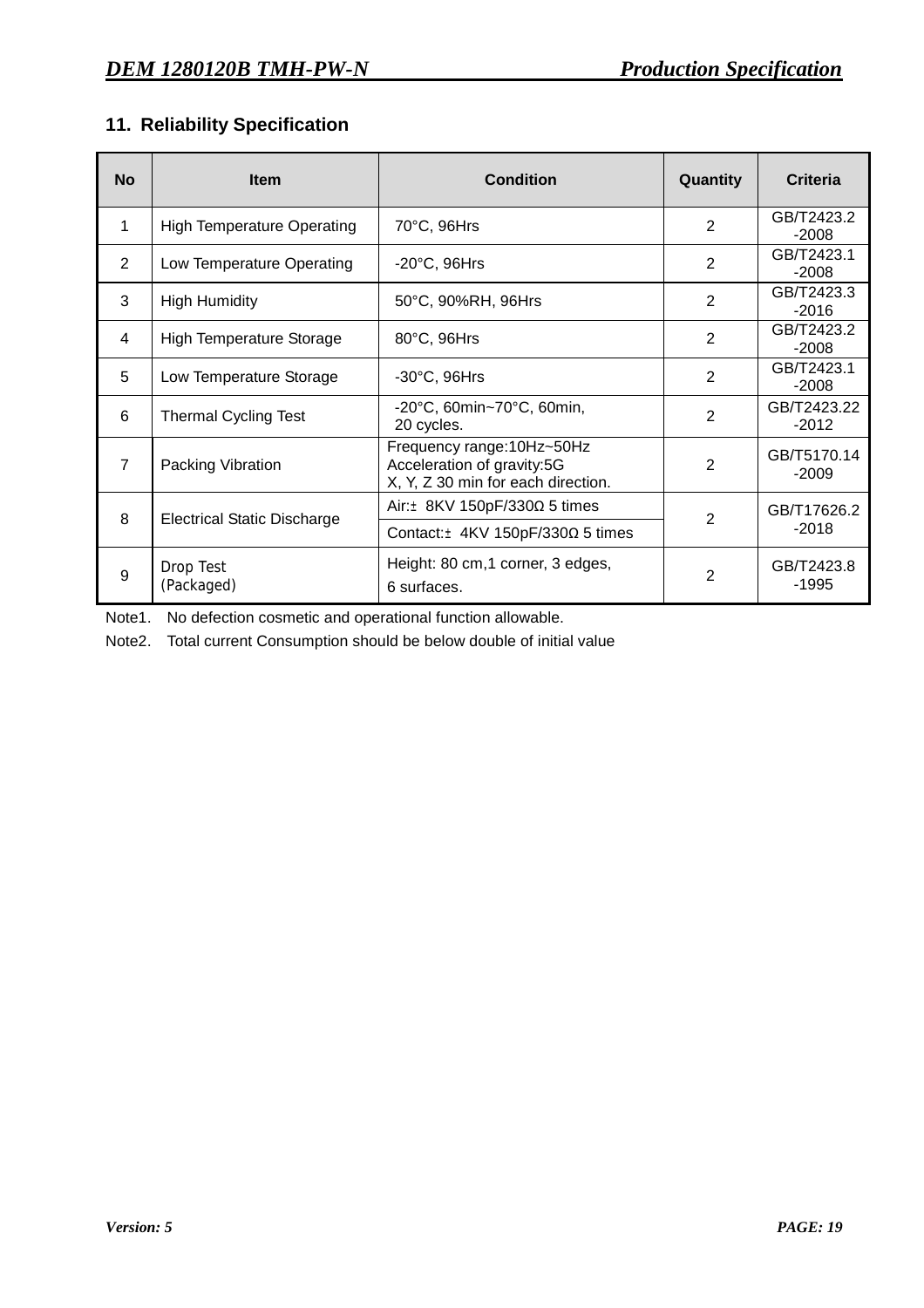## **12. Precautions and Warranty**

#### **12.1.Safety**

- 12.1.1. The liquid crystal in the LCD is poisonous. Do not put it in your mouth. If the liquid crystal touches your skin or clothes, wash it off immediately using soap and water.
- 12.1.2. Since the liquid crystal cells are made of glass, do not apply strong impact on them. Handle with care.

#### **12.2.Handling**

- 12.2.1. Reverse and use within ratings in order to keep performance and prevent damage.
- 12.2.2. Do not wipe the polarizer with dry cloth, as it might cause scratch. If the surface of the LCD needs to be cleaned, wipe it swiftly with cotton or other soft cloth soaked with petroleum IPA, do not use other chemicals.

#### **12.3.Storage**

12.3.1. Do not store the LCD module beyond the specified temperature ranges.

#### **12.4.Metal Pin (Apply to Products with Metal Pins)**

- 12.4.1. Pins of LCD and Backlight
	- 12.4.1.1. Solder tip can touch and press on the tip of Pin LEAD during the soldering
	- 12.4.1.2. Recommended Soldering Conditions
		- Solder Type: Sn96.3~94-Ag3.3~4.3-Cu0.4~1.1
		- Maximum Solder Temperature: 370°C
		- Maximum Solder Time: 3s at the maximum temperature
		- Recommended Soldering Temp: 350±20°C
		- Typical Soldering Time: ≤3s
	- 12.4.1.3. Solder Wetting





- 12.4.2. Pins of EL
	- 12.4.2.1. Solder tip can touch and press on the tip of EL leads during soldering.
	- 12.4.2.2. No Solder Paste on the soldering pad on the motherboard is recommended.
	- 12.4.2.3. Recommended Soldering Conditions
		- Solder type: Nippon Alimit Leadfree SR-34, size 0.5mm
		- Recommended Solder Temperature: 270~290℃
		- Typical Soldering Time: ≤2s
		- Minimum solder distance from EL lamp (body):2.0mm
	- 12.4.2.4. No horizontal press on the EL leads during soldering.
	- 12.4.2.5. 180° bend EL leads three times is not allowed.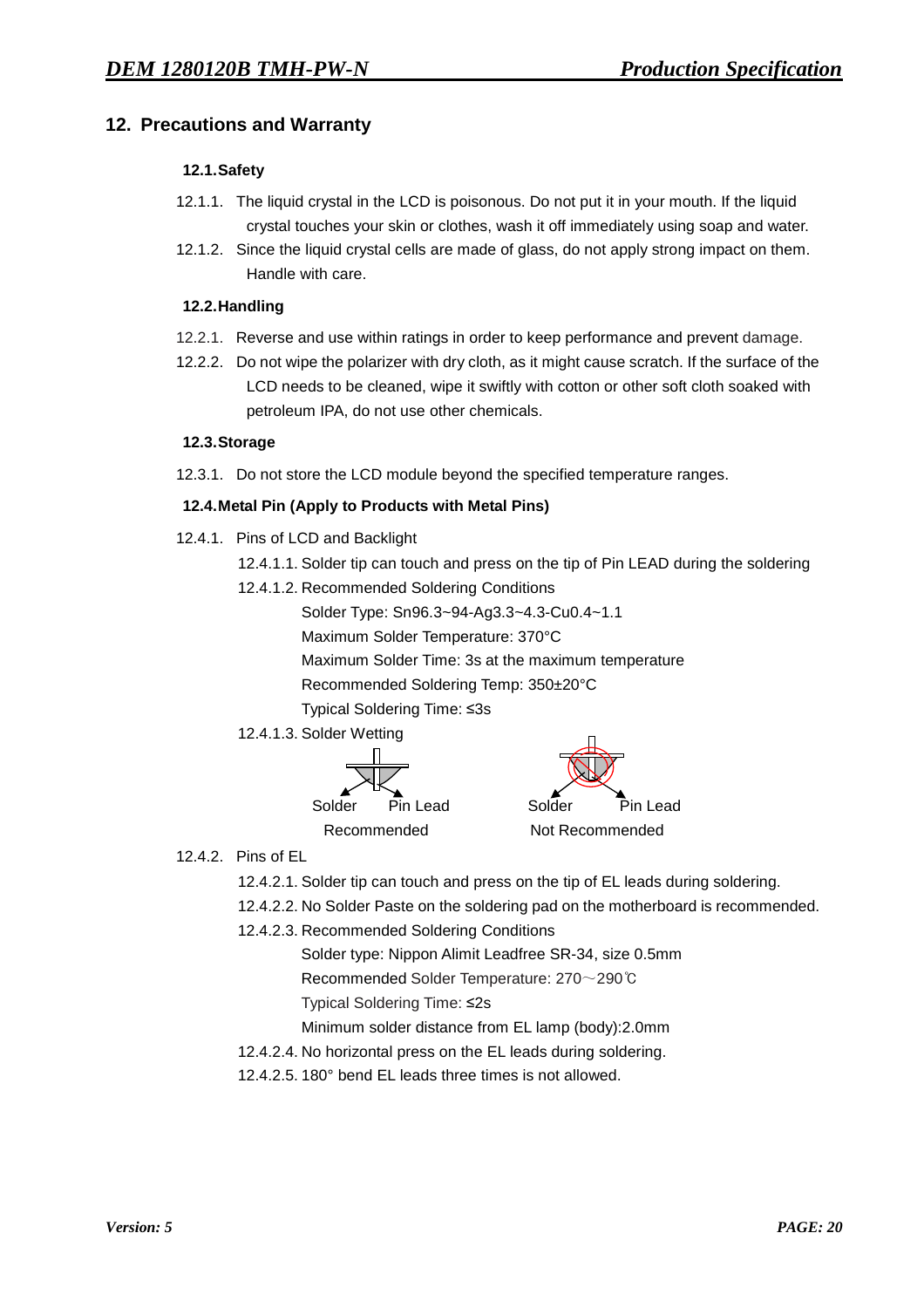#### 12.4.2.6. Solder Wetting





Recommended Not Recommended 12.4.2.7. The type of the solder iron:



12.4.2.8. Solder Pad



#### **12.5.Operation**

- 12.5.1. Do not drive LCD with DC voltage
- 12.5.2. Response time will increase below lower temperature
- 12.5.3. Display may change color with different temperature
- 12.5.4. Mechanical disturbance during operation, such as pressing on the display area, may cause the segments to appear "fractured".

#### **12.6.Static Electricity**

- 12.6.1. CMOS LSIs are equipped in this unit, so care must be taken to avoid the electro-static charge, by ground human body, etc.
- 12.6.2. The normal static prevention measures should be observed for work clothes and benches.
- 12.6.3. The module should be kept into anti-static bags or other containers resistant to static for storage.

#### **12.7.Limited Warranty**

- 12.7.1. Our warranty liability is limited to repair and/or replacement. We will not be responsible for any consequential loss.
- 12.7.2. If possible, we suggest customer to use up all modules in six months. If the module storage time over twelve months, we suggest that recheck it before the module be used.
- 12.7.3. After the product shipped, any product quality issues must be feedback within three months, otherwise, we will not be responsible for the subsequent or consequential events.